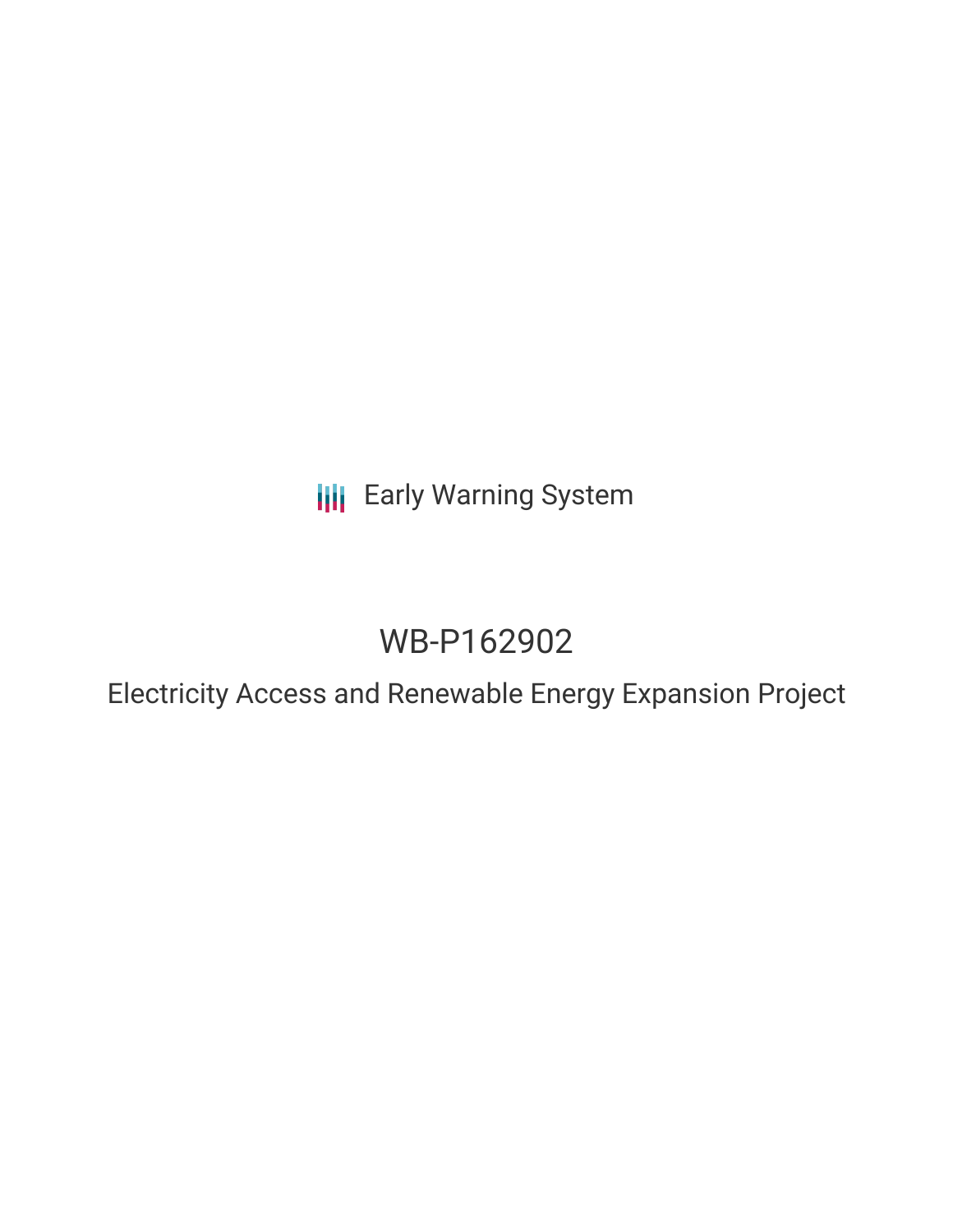

### **Quick Facts**

| <b>Countries</b>               | Solomon Islands               |
|--------------------------------|-------------------------------|
| <b>Financial Institutions</b>  | World Bank (WB)               |
| <b>Status</b>                  | Active                        |
| <b>Bank Risk Rating</b>        | B                             |
| <b>Voting Date</b>             | 2018-07-05                    |
| <b>Borrower</b>                | Government of Solomon Islands |
| <b>Sectors</b>                 | Energy                        |
| <b>Investment Type(s)</b>      | Grant, Loan                   |
| <b>Investment Amount (USD)</b> | \$10.30 million               |
| <b>Project Cost (USD)</b>      | $$19.95$ million              |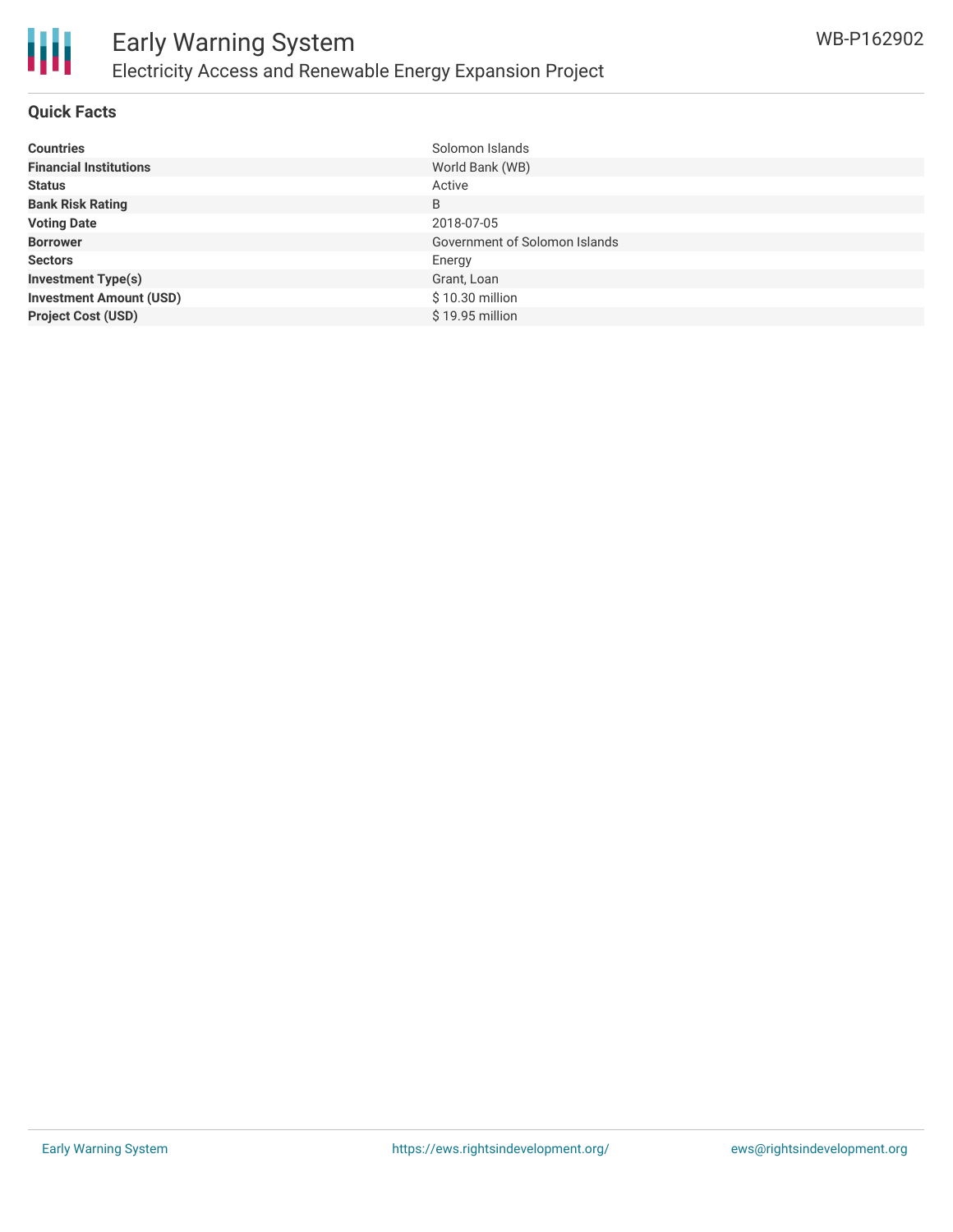

### **Project Description**

According to the bank, "the project development objective is to increase access to grid-supplied electricity and increase renewable energy generation" The project components include financing supply, installation, and initial maintenance of new hybrid mini-grids throughout Solomon Islands and finance the supply, installation, and initial maintenance for one or more grid-connected solar facilities in Solomon Islands. 35 potential locations suitable for such mini-grids has been indentified in the area of population density, public facilities such as hospitals and schools, 'anchor' loads such as tourism facilities, food processing or other commercial operations, and potential sources of renewable energy.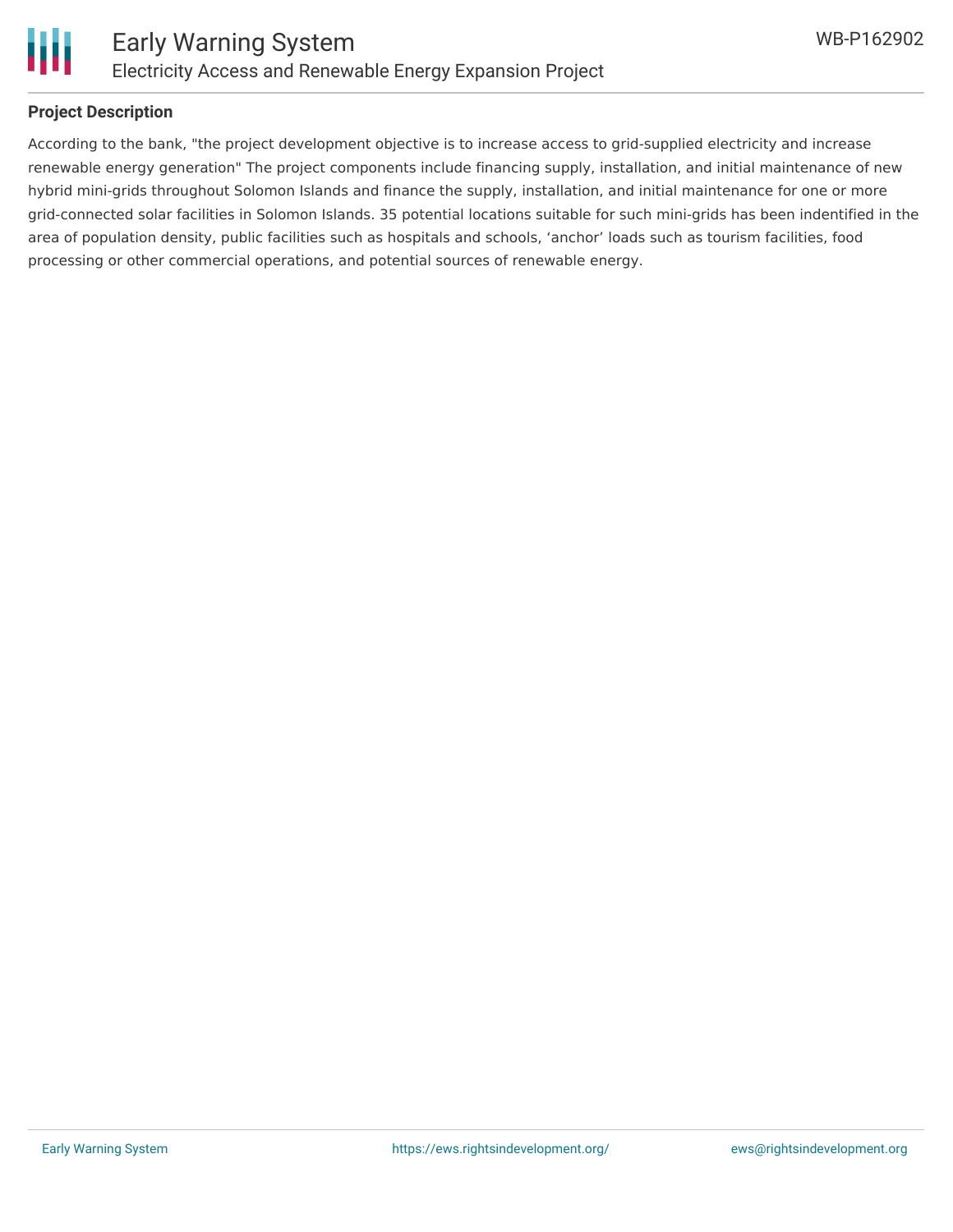

### **Investment Description**

World Bank (WB)

Co-financing:

Strategic Climate Fund Grant US\$ 7.1 million Support for Small Island Developing States (SIDS) DOCK US\$ 1.6 million Global Environment Facility (GEF) US\$ 0.9 million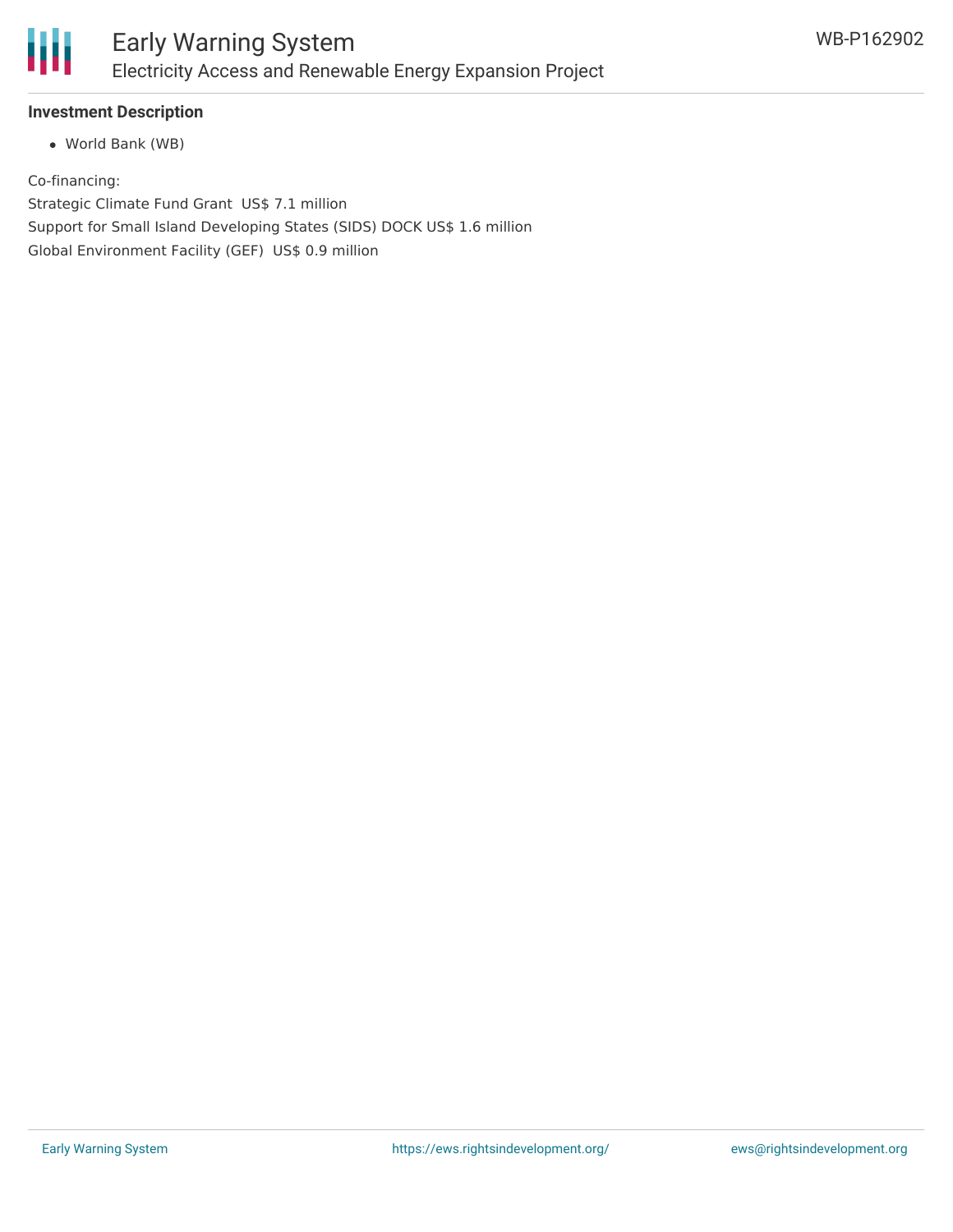

### **Contact Information**

**World Bank** Maria Isabel A. S. Neto, Senior Energy Specialist

### **Implementing Agencies**

Solomon Islands Electricity Authority (Solomon Power) Pradip Verma Chief Executive Officer Pradip.Verma@solomonpower.com.sb

### **ACCOUNTABILITY MECHANISM OF WORLD BANK**

The World Bank Inspection Panel is the independent complaint mechanism and fact-finding body for people who believe they are likely to be, or have been, adversely affected by a World Bank-financed project. If you submit a complaint to the Inspection Panel, they may investigate to assess whether the World Bank is following its own policies and procedures for preventing harm to people or the environment. You can contact the Inspection Panel or submit a complaint by emailing ipanel@worldbank.org. You can learn more about the Inspection Panel and how to file a complaint at: <http://ewebapps.worldbank.org/apps/ip/Pages/Home.aspx> .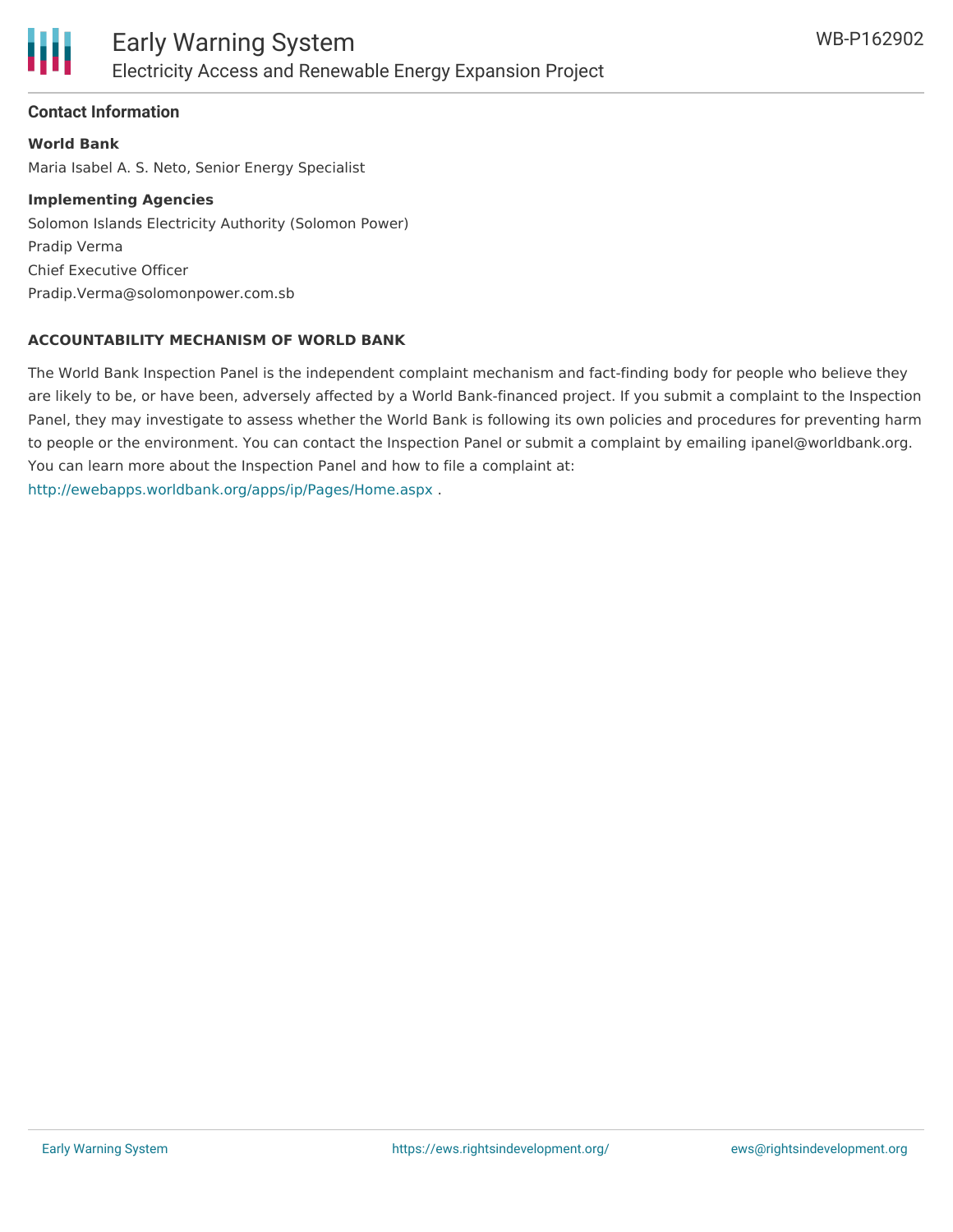# H

## Early Warning System

Electricity Access and Renewable Energy Expansion Project

#### **Bank Documents**

- Concept Integrated Safeguards Data [Sheet-Integrated](https://ewsdata.rightsindevelopment.org/files/documents/02/WB-P162902_FRrriNp.pdf) Safeguards Document Electricity Access and Ren [Original Source]
- Project Information [Document-Integrated](https://ewsdata.rightsindevelopment.org/files/documents/02/WB-P162902_e82GZd9.pdf) Safeguards Data Sheet Electricity Access and Renewable Ene [Original Source]
- Solomon Islands Electricity Access and [Renewable](https://ewsdata.rightsindevelopment.org/files/documents/02/WB-P162902.pdf) Energy Expansion Project (English) [\[Original](http://documents.worldbank.org/curated/en/772871531020654750/pdf/Solomon-Islands-Electricity-PAD-06132018.pdf) Source]
- Solomon Islands Electricity Access and Renewable Energy Expansion Project : [environmental](http://documents.worldbank.org/curated/en/842421513831589769/pdf/SFG3879-EA-P162902-Box405318B-PUBLIC-Disclosed-12-21-2017.pdf) assessme [Original Source]